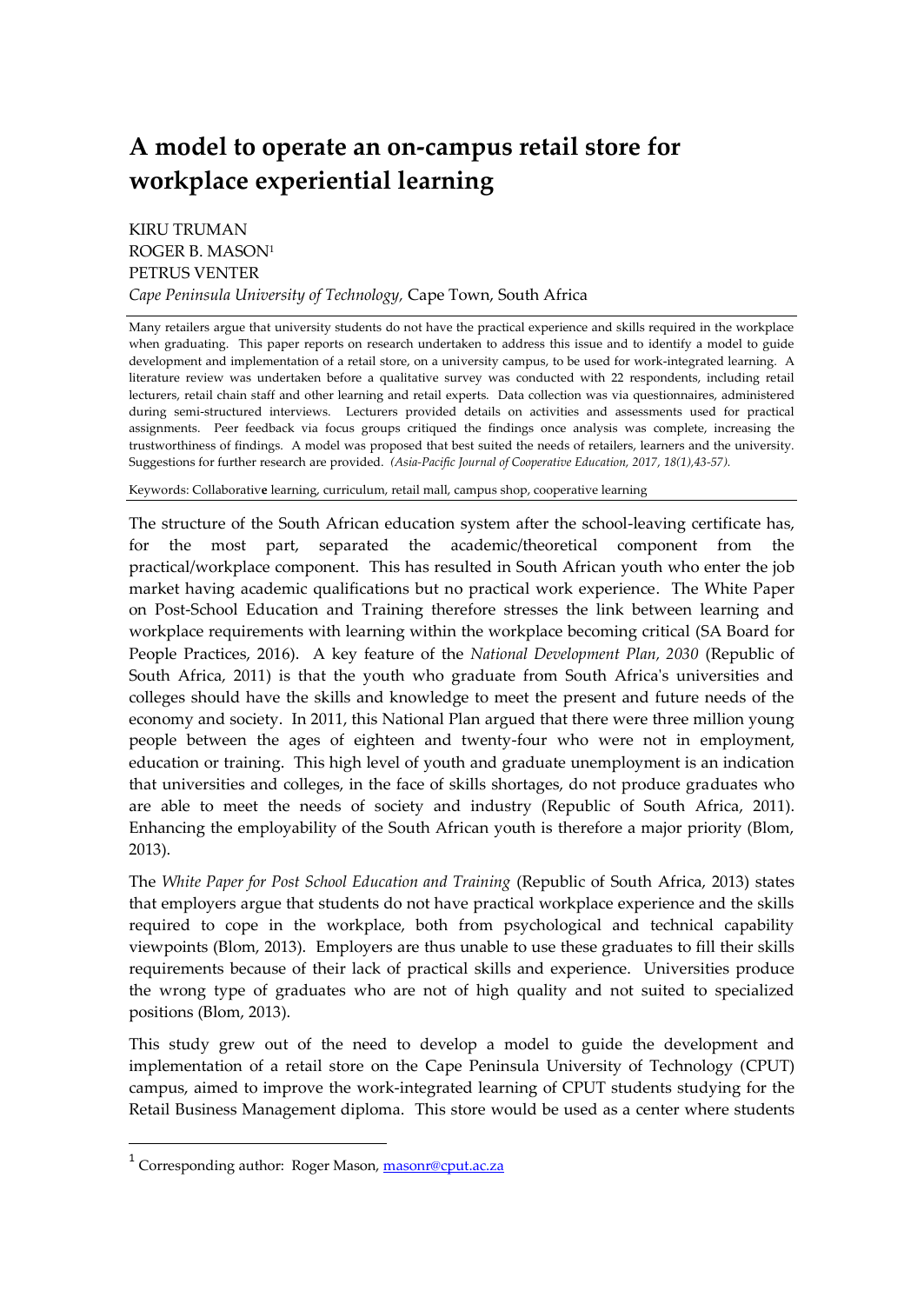could gain the work experience required for their retail qualification and to improve their successful employability by the retail industry. Incorporating work-integrated learning into a business curriculum has now become a popular way of improving university graduates' employability (Seethamraju, 2012). If every young person gained an opportunity to undertake some form of work experience the unemployment rate in South Africa and elsewhere would be reduced (Blom, 2013).

A retail store on the CPUT campus would give students at the campus the work experience that is needed for the completion of a holistic retail-learning program qualification, as well as serving the retail needs of students and others who wish to purchase basic food items such as snacks and treats on the campus. The work experience students gained from working at the on-campus retail store would assist them to obtain work more easily and be of greater value to their employers than employees who have not had work experience (Cape Peninsula University of Technology, 2015).

Although such a store could obviously be beneficial to student employability, the key question is 'how can work-integrated learning bridge the gap between practical work experience and academia and ensure that students at a retail store situated on an academic campus are able to gain workplace experience?' Furthermore, what type of model would best suit such a store, and how should it be implemented to be most effective, most quickly?

#### WORK-INTEGRATED LEARNING (WIL)

#### *Definition of WIL*

According to Council on Higher Education (2011, p. 78). WIL is "an educational approach that aligns academic and workplace practices for the mutual benefit of students and workplaces." It is a general term given to any university, college or other academic program that integrates theoretical learning with the world of work, enabling students to apply the theoretical knowledge learned in their academic studies to the world of work. According to Garraway (2010), knowledge at work and knowledge in the university are recognized as being differently structured, differently acquired and used for different purposes.

Bibby (2007) argues that theoretical learning acquired through traditional programs could be difficult to apply in the workplace. The need for a knowledge-in-practice type of learning is essential (Grosjean, 2007). He refers to knowledge gained in a practical environment as Mode 2 learning, which is a context-driven, holistic form of knowledge and relates to learning outside formal institutions. Mode 2 learning engages personality, intellectual and craft skills (Rochford, 2007).

#### *Types of WIL*

WIL is a bridge for the student between the academic present and their professional future (Martin, Rees & Edwards, 2011). Coll et al., (2009) state that cooperative education or WIL is a strategy in which students undergo a traditional academic learning program, usually at a higher education institution, and combine this learning with some time spent in a workplace relevant to their program of study and career aims.

Patrick, Peach, and Pocknee (2009, p. 9) refer to WIL as "an umbrella term used for a range of approaches and strategies that integrate theory with the practice of work within a purposefully designed curriculum". They emphasize that WIL is about more than just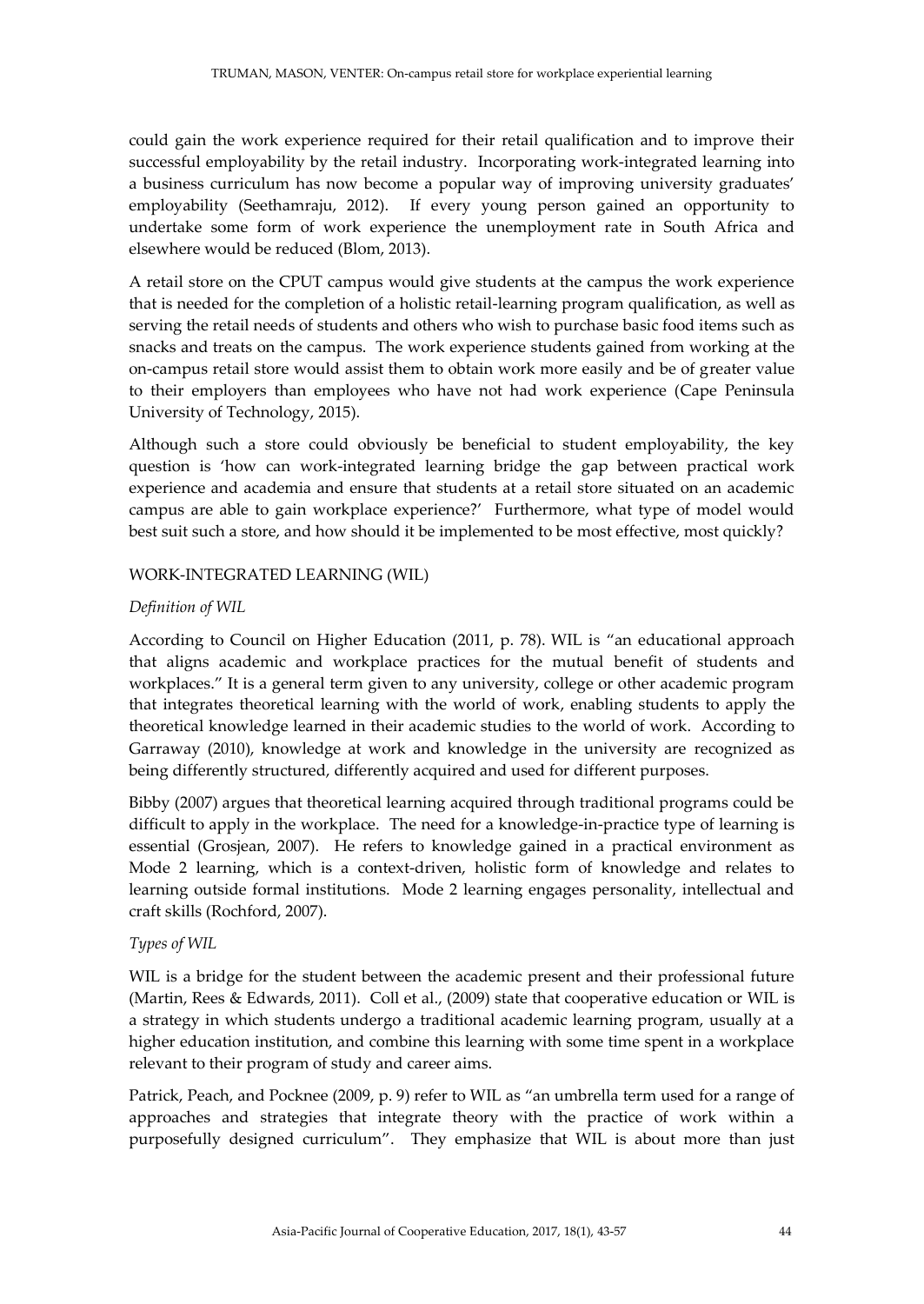placements and this is reflected in the broad range of approaches adopted, including placements, project work, simulations and virtual WIL.

Blom (2013) explains and summarizes nineteen types, terms and definitions related to WIL that often cause debate and confusion. The very basic definition of WIL, namely, "an educational approach that aligns academic and workplace practices for the mutual benefit of students and workplaces", published in 2011 by the Council for Higher Education (CHE), is the definition used for this study.

#### *Student Retailing*

A student-run business on an academic campus is not a new concept (Di Meglio, 2007). The University of Massachusetts has student run businesses dating back to the 1960s when students were demanding more say on how their universities were run. Universities of Colorado, Maryland and Massachusetts all give students the opportunity to run businesses and thereby get workplace learning. The *Trep Café* at the University of Colorado is a fully serviced café run by business students. The *Alumni and Student Federal Credit Union* at Georgetown University is completely run by students with no help from faculty or administrators. It draws its employees from all over the university, especially the business school. *The Smith Store* at the University of Maryland sells products such as school t-shirts and is fully run by graduate students. *Student Agencies* at Princeton University date back to the 1900s when some students needed services such as laundry, newspaper deliveries or basically any service that might be required on campus. University of Massachusetts Amherst have had student run businesses for three decades, including *Campus Design & Copy*  (photocopy and graphic design), *Tix Unlimited* (campus event ticket sales) and *Bike Co-op* (bike repairs). Students gain from these activities by earning money and gaining important business experience and the universities gain by getting campus services at minimal cost (Di Meglio, 2007).

Such student-run stores also occur at universities in other countries. For example, The Lovely Professional University in Punjab (LPU), India, built a cosmopolitan style, multi storied, air-conditioned Student Centre known as *Uni-Mall* on its Campus (Lovely Professional University, n.d). The *Uni-Mall* has shops run and managed by students. The university tries to provide its students with all the resources required for setting up retail ventures. In South Africa, the African Leadership Academy runs a program to help students develop and run a business, called *Chani's Café*, on their campus (African Leadership Academy, 2009), while the *Management Consulting Club* at the University of Auckland, New Zealand, facilitates student participation in events, challenges and competitions to build practical experience (University of Auckland, n.d.). At the University of Macau, student-run shops give students an opportunity to learn how to run a business - students say that running a shop on campus helps them put their knowledge into practice (Government Information Bureau of the MSAR, 2015). Although not formally structured for WIL, these efforts around the world do help students to bridge the divide between their academic and practical learning. This indicates the scope for work-integrated learning at on-campus shops based at training facilities globally.

A retail promotion course offered at a mid-sized US university was used to practice WIL. Students were required to design, produce, operate and analyze the outcomes of a pop-up retail consignment store on campus. A pop-up store offers the added experiences of a grand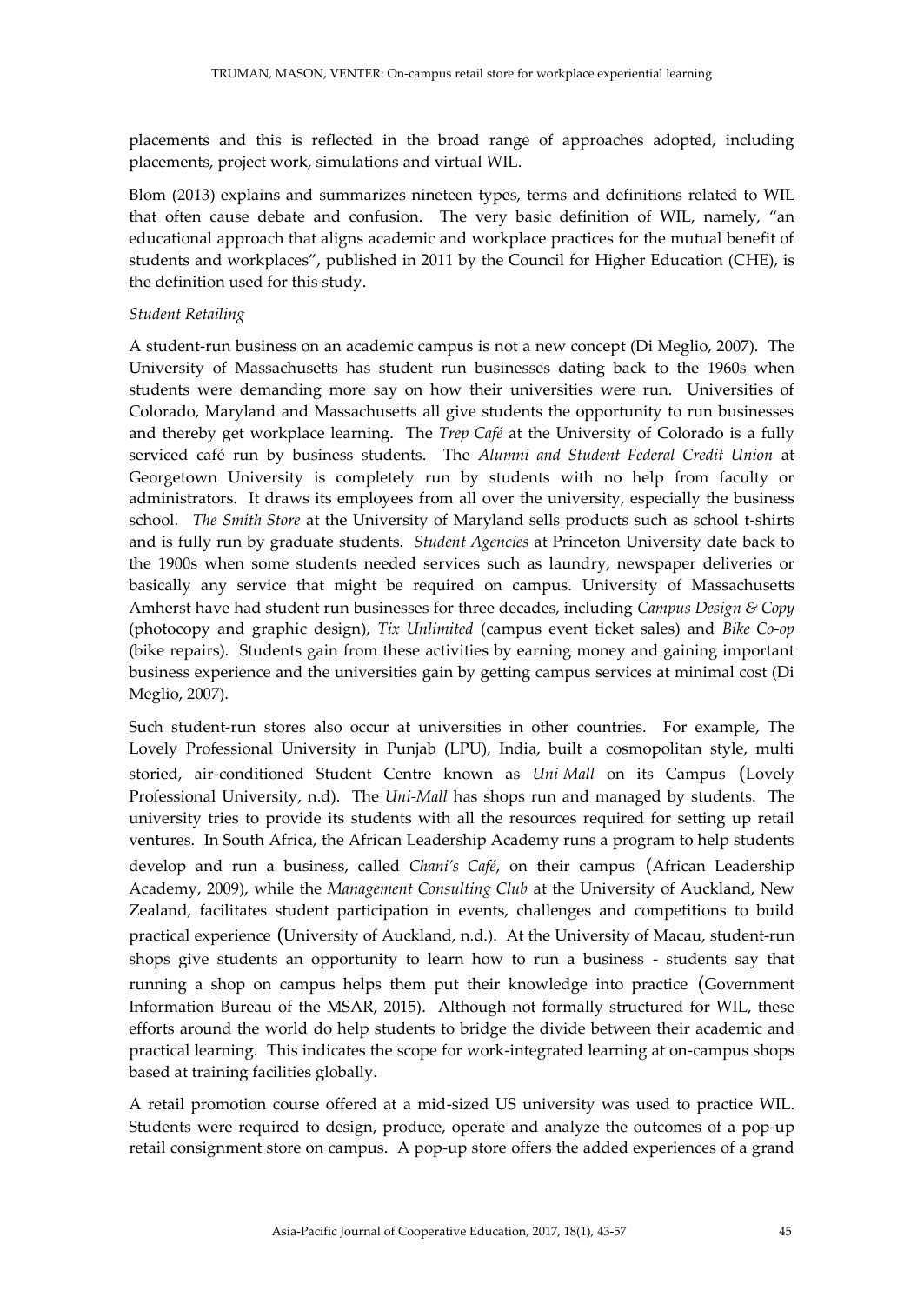opening and closing of the store location. The purpose of the project was to give students practical experience in planning, promotions, merchandising, logistics, accounting and customer service. The profits from the store funds further research, scholarships and travel grants (Burgess, 2012). It is clear that practical learning is applied around the world, but it is not clear to what extent such practical learning is formally structured within a WIL program.

#### WORK-INTEGRATED LEARNING IN SOUTH AFRICA

The Global Competitiveness Index 2013 -2014 (World Economic Forum, 2013) rates the quality of the South African educational system as 146 out of 148 countries in the world with low primary and tertiary enrolment rates. Raising educational standards and making the labor market more efficient will be critical in view of the country's high unemployment rate of over 20%, with the rate of youth unemployment estimated at close to 50%. The vital role of education and skills improvement to speed up the effective delivery of skills and training to meet industry demands within a partnership framework (Moletsane & Moloi, 2015) is highlighted by the above statistics. The term WIL was introduced for the first time into a Department of Education document by the Higher Education Qualifications Framework (HEQF) in South Africa in 2007 (Taylor & Govender, 2013). One of the strategic objectives of the Department of Higher Education and Training (DHET) is to provide a dynamic interface between the workplace and learning institutions and to promote quality learning at work, and for work. Employers describe students as lacking in skills which is related to their lack of practical workplace experience. Workplace learning must thus be seen as an integral part of a qualification, and of program design. Skills shortages in South Africa and the increasing focus on information and communication technologies have forced the higher education sector to include WIL to improve graduate employability. The increasing costs of higher education and reduced government funding have led to a greater focus on graduate employability (Seethamraju, 2012).

### NATIONAL WORK-INTEGRATED LEARNING (WIL) POLICY

The *White Paper for Post School Education and Training* (Republic of South Africa, 2013) encourages universities to build strong partnerships with industry in order to promote work placement opportunities. *The National Development Plan*, 2030 (Republic of South Africa,, 2011) states that the graduates should have the skills and knowledge to meet the needs of the economy and society and that there should be clear linkages between education and training and the world of work. There are currently about three million young people aged 18-24 who are not in employment, education or training. Graduate unemployment in the face of skills shortages is an indication that universities are producing graduates who do not meet the needs of industry and society. As a result, *The National Skills Development Strategy III, 2011 - 2016* was released in January 2011, and included "the inadequate skills levels and poor work-readiness of many young people leaving formal secondary and tertiary education and entering the labor market for the first time" (Republic of South Africa, 2011, p. 6) and "encouraging better use of workplace-based skills development" (Republic of South Africa, 2011, p. 18) as two of its goals. Unfortunately, these policies have been introduced within a policy vacuum (Blom 2013) and WIL is managed differently by different institutions, and also among different universities of technology, both nationally and internationally (Wessels, 2014). These efforts are done within the organizations' own institutional policy frameworks, and are largely an unfunded, informal arrangement, consequently, only a relatively small number of students have benefited from WIL (Blom, 2014).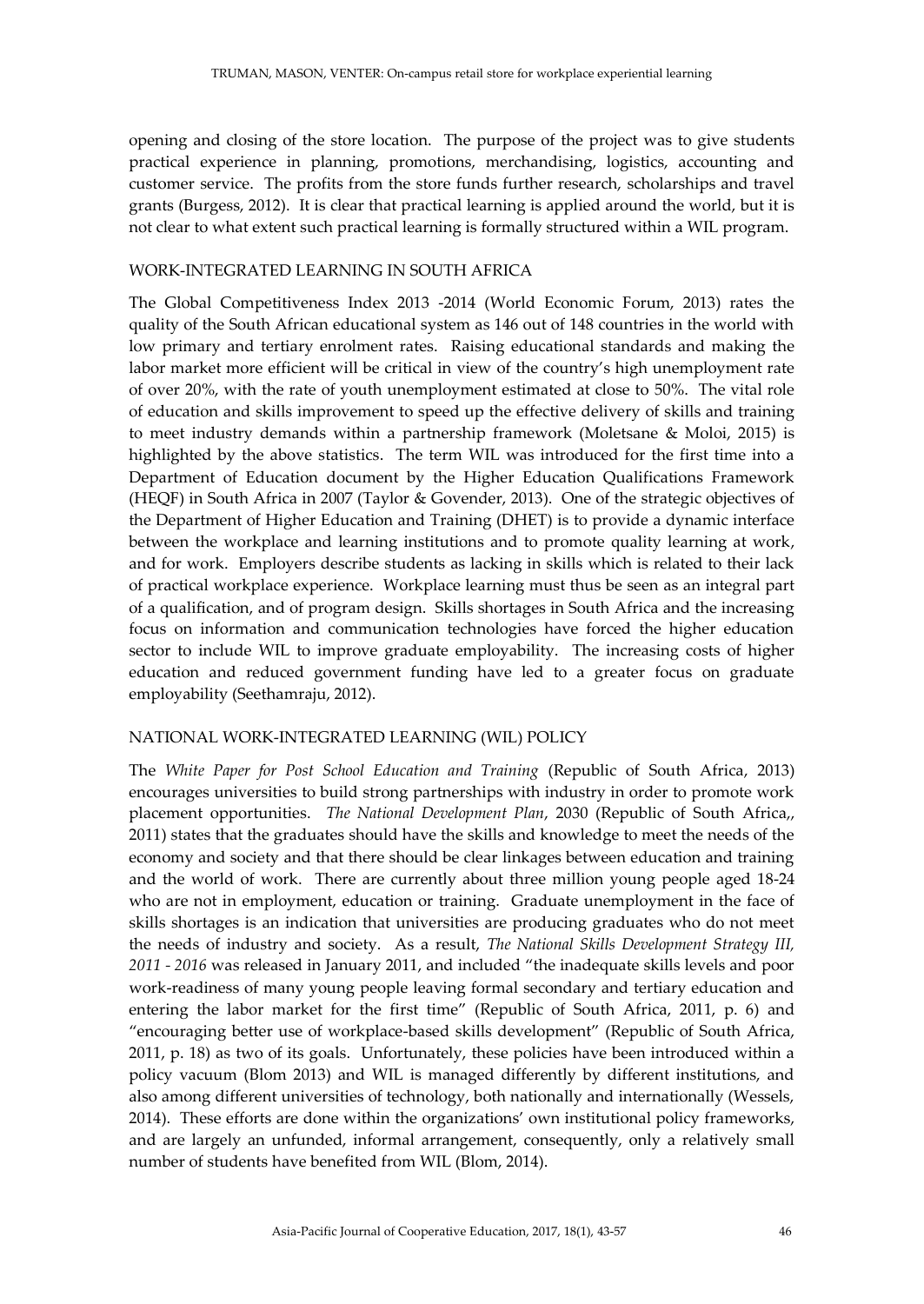#### PARTNERSHIPS WITH INDUSTRY

The *WIL Good Practice Guide* (Council for Higher Education, 2011) refers to WIL partners external and internal to the university. Internal partners would be the lecturers, placement officers, units that support WIL and the students. The external partners would be the employer, formal or informal institutes that support WIL such as the community, Non-Governmental Organizations (NGOs) and Sector Education and Training Authorities (SETAs). WIL then is a three-way partnership between the university, students and the work place organization. The university requires all parties in the relationship to assume definite responsibilities, perform specific functions, and achieve benefits because of the involvement (Martin & Hughes, 2009). One of the problems in such partnerships is that the interactions between representatives from the workplace and academia are not always productive as they come from different worlds and have different motivations, interest and outputs (Garraway, 2006). Knowledge at work and knowledge in the university are recognized as being differently structured, differently acquired and used for different purposes (Garraway, 2010). The Council on Higher Education (2011), distinguish between disciplinary (theoretical) knowledge and situated (practical) knowledge. They argue that students need disciplinary knowledge to ensure a strong basis for practice, but to understand the field of practice, students need situated knowledge. Situated knowledge tends to play a minor and supporting role at knowledge based universities, whereas in professional practice situated knowledge is significant.

According to the Council for Higher Education (2011), the workplace is where students go to learn from experts, not where they go to learn basic level skills (with certain exceptions). The workplace provides opportunities for students to observe experts in their field and to work under their supervision. The workplace is also where students bring new knowledge, insights and fresh ideas. WIL thus provides benefits to the student and the employer, as well as the university. WIL addresses organizational issues, which brings value to both the employee and the organization, as it takes place at work, delivers individual learning and reduces the time taken off to attend training. WIL allows employees to develop and improve their people relations skills and to understand how their particular job influences the workplace and the global world (Spencer, 2007). Learning done at work can provide a richer experience for both the employee and the organization (Bibby, 2007). To grow, an organization must build its strength internally, especially with the employees. If student learning is to be successful, all the role players involved in the work placement (student/employer/university) should have clearly defined roles, and clear and realistic expectations of their responsibilities (Martin & Hughes, 2009).

#### IMPLEMENTATION OF WORK-INTEGRATED LEARNING

Work-integrated learning (WIL) is now viewed as much more than just a work placement. Many universities incorporate WIL into the core curriculum to provide a range of meaningful learning opportunities relevant to the real world (Patrick, et al., 2009). One of the main purposes of WIL is to provide graduates with a comprehensive skill set required by potential employers. Literature however notes that higher education institutions fail to provide students with a comprehensive skill set, especially in behavioral and soft skills (Coll, et al., 2009). Employers require new graduates to have a set of general employability skills and job specific skills (Nofemela, 2015). WIL should thus prepare students to enter the workplace with marketable, relevant, and transferable skills (Sattler & Peters 2013). Healy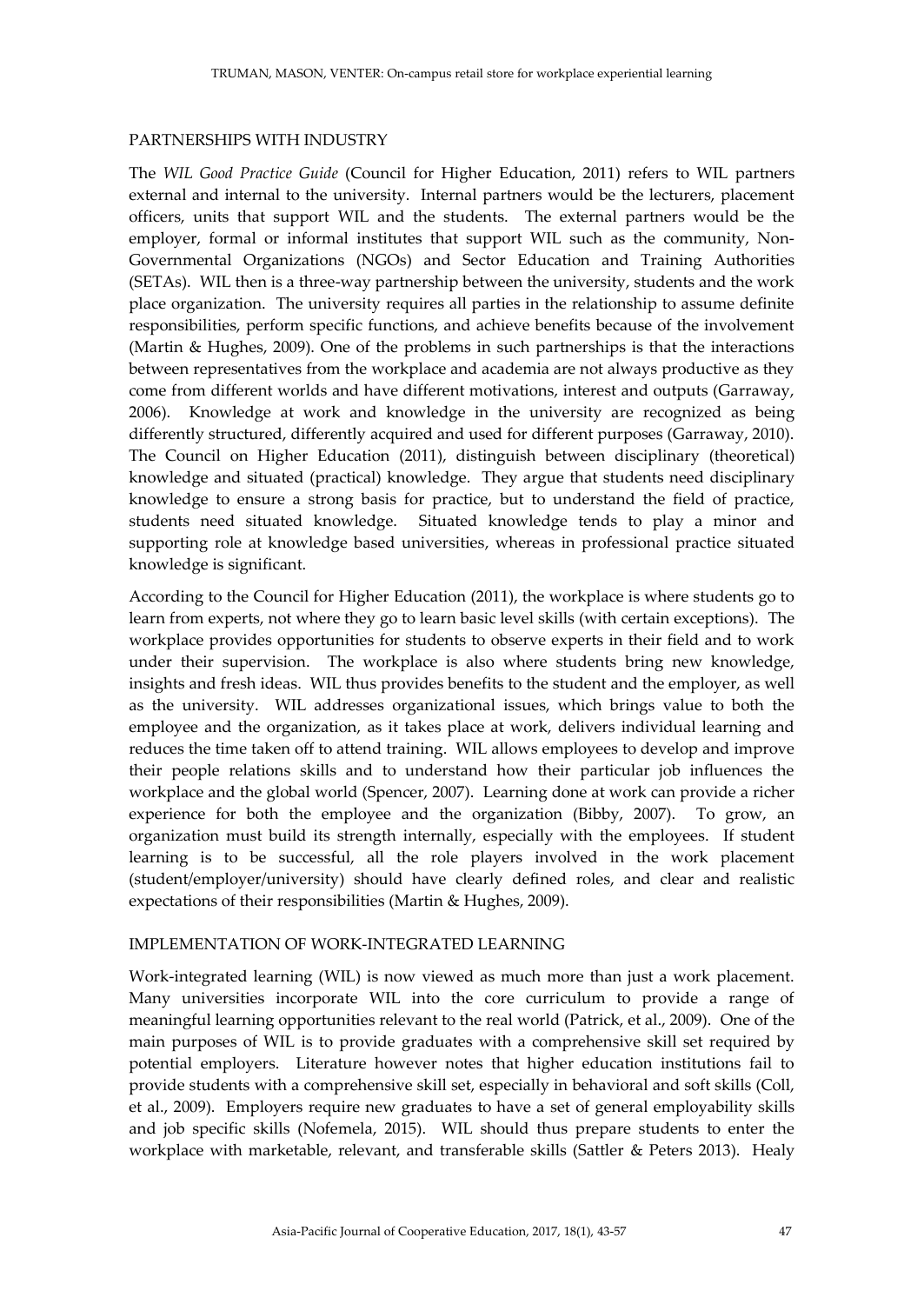(2009) argues that universities need to do a lot more work on students' job skills, such as communication, teamwork and problem solving. Basic workplace etiquette such as coming to work on time, organization dynamics, working as a team, critical thinking and business savvy are soft skills required by employers. Many students who come from universities have been so academically focused that they tend to lack the soft skills and real world experiences (Sattler & Peters 2013). Martin and Hughes (2009), Martin, et al. (2011) and Pop and Barkhuizen (2013) have also stressed the need for soft skills.

As part of the implementation of WIL the curriculum needs to show integration of professional and academic skills (Council for Higher Education, 2011). WIL can never cover the full syllabus (Burgess, 2012). However, it should be a reflection of the curriculum (Council for Higher Education, 2011), with student and workplace/employer expectations being carefully managed and planned for. This should be achieved via a logbook, which should include policies and guidelines to guide students and staff (Wessels, 2014), a code of conduct for students at the workplace, compliance with all the requirements of the WIL program, signing a WIL student agreement and specifying the required academic standards. Such record keeping can be enhanced by the student keeping a reflective journal (Martin, et al, 2011). The journal should not just allow the student to reflect on the tasks and experiences they have had during their work placement, but should include evaluations and reevaluations of their experiences, determining a way forward and plan of action, revisiting their feelings and questioning why they felt, or still feel, in a particular way.

#### CONCLUSION FROM LITERATURE

This literature study indicates that further studies into work-integrated models and their effectiveness on the long-term work readiness of graduates is necessary. Preparing workready students through teaching and learning strategies, including WIL, is a complex and challenging task and requires strategic management and skillful balancing of various educational, administrative and professional demands. One way of meeting these demands for students studying retail, as shown in the literature review, is to offer WIL on campus, in a university owned store. To investigate the feasibility of such an approach, this study set out to answer the question of how WIL can bridge the gap between practical work experience and academia, and ensure that students at a retail store situated on an academic campus are able to gain workplace experience. The study therefore aimed to:

- to develop a workplace experience model for retail students to gain experience by working in the retail store on the CPUT campus;
- to develop a model for the establishment, management and running of the store.

#### **METHOD**

#### *Research Approach*

The aim of this exploratory research was to delve into an area that is not completely familiar, namely implementing WIL on an academic campus in South Africa. This exploratory research is descriptive in nature and includes an emergent design (Struwig & Stead, 2010). In this way, the research approaches may change during the study because of new information that might influence it. Struwig and Stead (2010) list three possible methods that may be used in exploratory research, all of which were used in this research study. First, an analysis and description of case studies, second, informal survey interviews with individuals likely to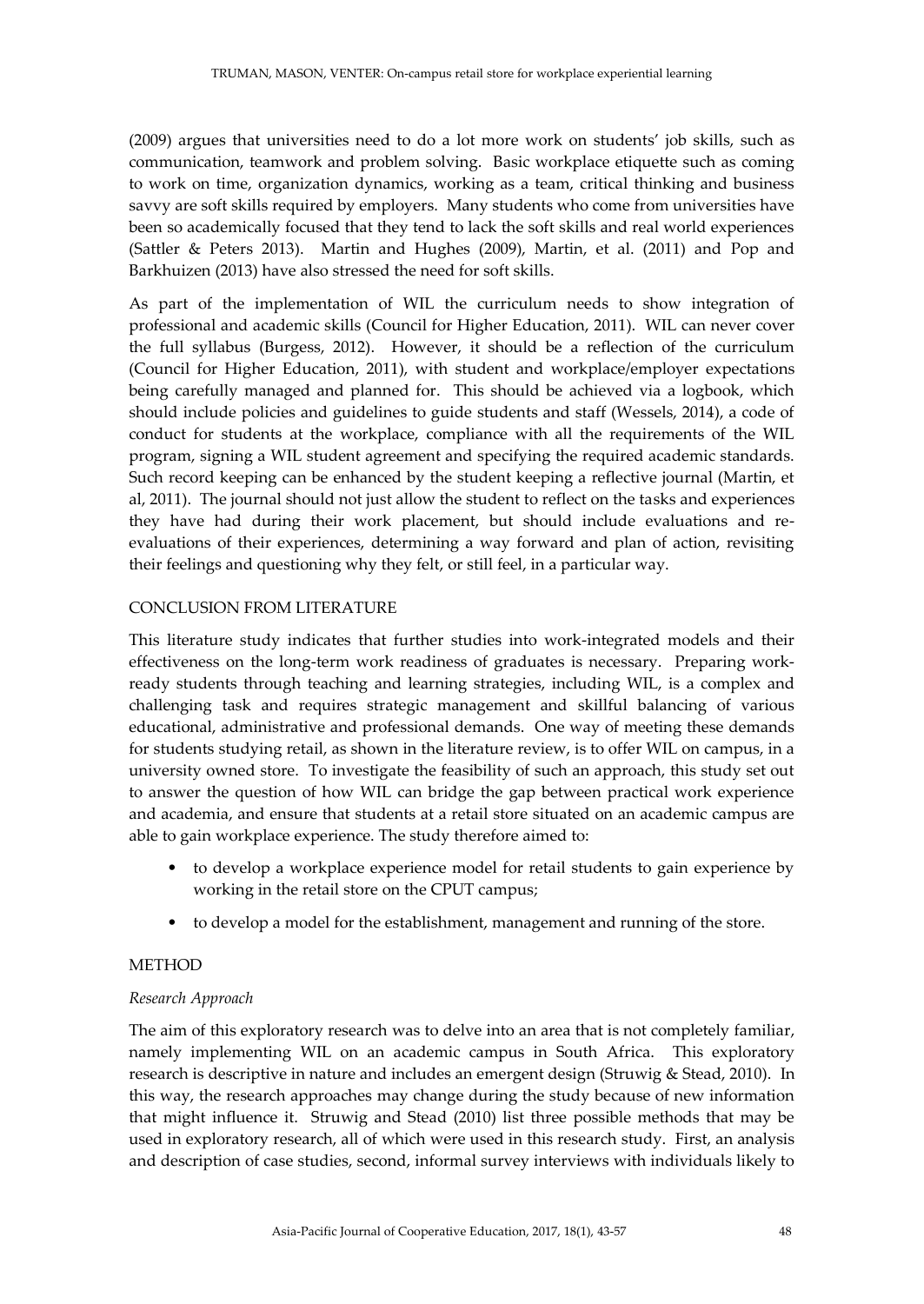have opinions on the subject under investigation, and third, a study of secondary sources of information to obtain insights into a problem

#### *Sampling*

The sampling procedures used focused on the depth and quality of the data, therefore the sample of 22 respondents were selected purposefully (Struwig & Stead, 2010). The sample comprised of five major retailers who expressed an interest in participating in the WIL retail store at the university, twelve lecturers from the retail department at the university, two retail experts and a further three WIL and skills experts. The respondents from the five major retailers were senior or middle management employees within the learning and development divisions. The twelve lecturers from the retail department at the university were chosen purposefully as the scope of the project dictated that the retail subjects they teach needed to correlate with the practical WIL tasks.

#### *Data Collection Instrument*

In this study, semi-standardized interviews were used for data collection. This is a combination of structured and unstructured interviews (Struwig & Stead, 2010). A semistandardized interview guide and questionnaire were designed based on the objectives of the study and a review of relevant concepts in the literature. Even though pre-determined questions were set and addressed in a systematic and consistent manner, respondents still had the opportunity to discuss matters beyond the questions and give varied and detailed responses. Bless, Higson-Smith and Sithole (2013) refers to this as a non-scheduled structured interview in that the list of questions are drawn up prior to the interview but the interviewer is still free to formulate other questions that are appropriate for a given situation.

#### *Data Collection Administration*

The study was introduced to the retailers at a focus group meeting, while the lecturers were introduced to the requirements of the project at their monthly management meeting. The questionnaire was emailed to the group. It was necessary to seek further evidence via interviews with two retail experts and three WIL and skills experts to substantiate the findings.

#### *Data Analysis*

Interviews were digitally recorded and then transcribed verbatim. Before analyzing the data, all questionnaires, transcripts and field notes were checked for availability and completion. Hard copy transcripts were used to analyze the data. Open coding was used to organize the data into categories (Chilisa & Preece, 2005). This open coding process involved linking a word or a phrase, or breaking down phrases, from the transcripts, into themes or concepts to form a meaningful finding from all the data collected. When similar codes are found throughout the transcripts, a strong case for the credibility of the research findings can be made (Chilisa & Preece, 2005). The results were collated and checked in order to ensure that the data was not just summarized or overanalyzed.

#### *Ethical Approval*

Ethical approval for the study was obtained from CPUT through the W&R Leadership Chair (Clearance Certificate No 2015FBREC306, dated 15 June 2015). All participants in the study were informed verbally about the study and their role in it, and asked to complete an informed consent form, which emphasized their voluntary participation and assured them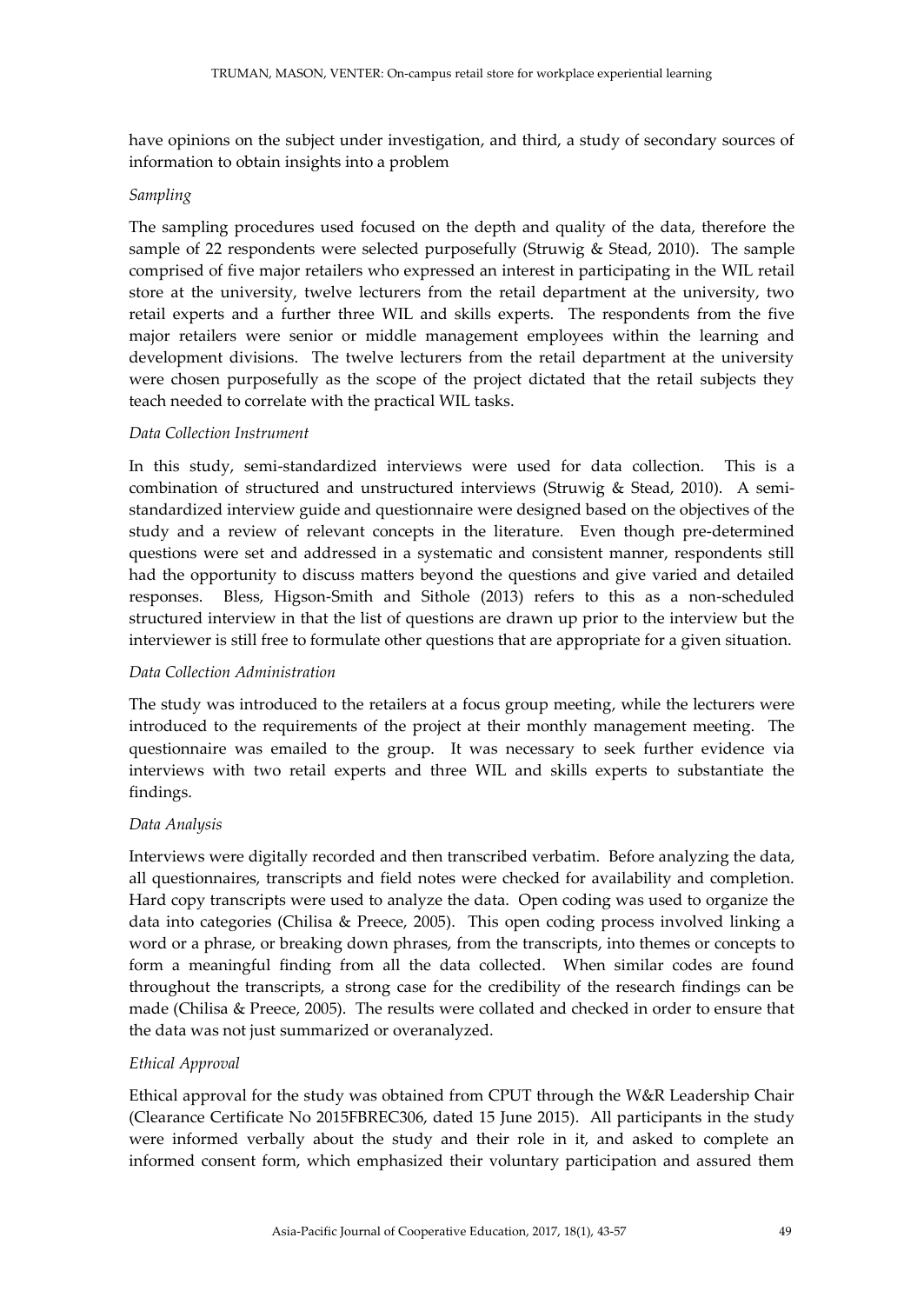that confidentiality and anonymity would be respected. The purpose and objectives of the study and the importance of their contribution were emphasized. Transcripts of the interviews and all confidential material were kept in secure, locked storage and remained the responsibility of the researcher.

#### *Trustworthiness*

Janesick (2003) argues that when qualitative research is used, no research design is bias or value free. In order to ensure that bias did not affect the interview and analysis process, the researchers focused only on the questions given in the interview schedule and the answers that pertained to this in the findings.

The lead researcher had previously worked with all sample respondents, who had expressed an interest in participating in the research. The familiar and casual relationship that has been developed over the years helped to build rapport with, and to gain the trust of, the respondents, thus ensuring the collection of authentic and relevant data for the research study. These relationships could have created a lack of objectivity, but when working with qualitative data, subjectivity is acknowledged and embraced (Miller, 2008). Babbie and Mouton (2001) discuss the concept of inter-subjectivity and support the developing of a relationship with the respondents in order to get the relevant data from them.

Two other forms of bias need to be mentioned, that of non-responsive bias and termination bias. There was one case where a lecturer refused to take part or answer some questions in the research instruments and another case where a retailer withdrew from the research before it was completed. Neither case appeared to have negatively influenced the believability or trustworthiness of the findings

#### FINDINGS AND DISCUSSION

The focus of this study grew out of the opportunity to develop a retail store on the CPUT campus that could be used as a center for retail students to gain the work experience required for their retail qualifications and to be successfully employed by the retail industry. As the research project progressed, and the opinions of retailers, educators, lecturers and other stakeholders were collated, the following decisions emerged from the university:

- a non-profit organization on the campus would run a coffee shop in the retail space, and at the same time would manage the retail store.
- the retail store would be managed by a board that would comprise of representatives from the non-profit organization, the university, students and retailers. The board would make decisions on how to run the store so it meets the requirements of all stakeholders.
- four possible models for the retail store were proposed, as illustrated in Table 1.
- Table 2 illustrates the various benefits of each store option and also highlights the weaknesses of each option.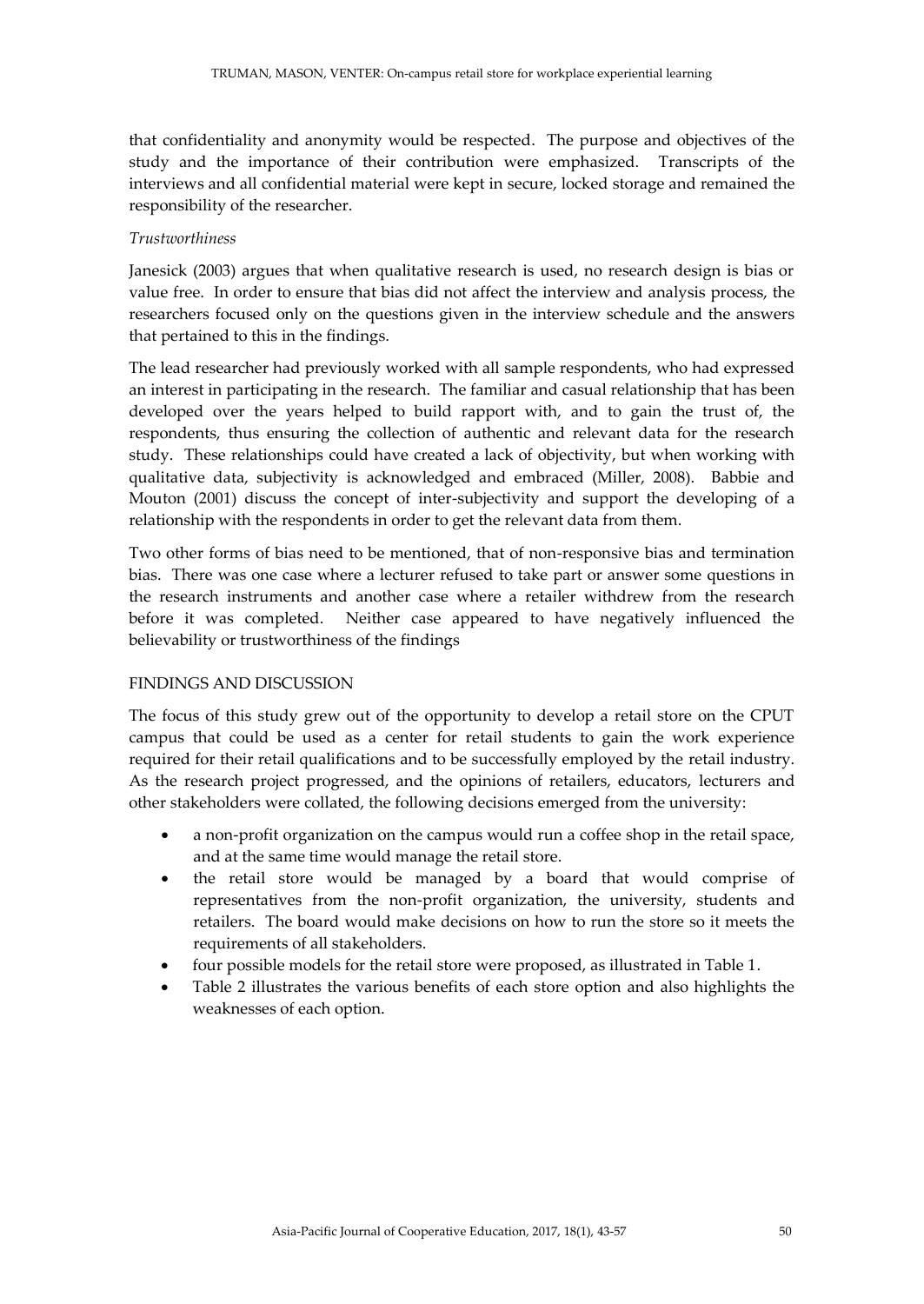| No.          | Nature of model                                    | Description                                                                                                                                                                                                                             |
|--------------|----------------------------------------------------|-----------------------------------------------------------------------------------------------------------------------------------------------------------------------------------------------------------------------------------------|
| $\mathbf{1}$ | Mini Mall - Shelves<br>in store                    | A mini mall with different retailers responsible for their own<br>mini stores.<br>Allocated shelves and space – competing on own brand<br>products.                                                                                     |
| 2            | One Departmental<br>Store – Different<br>retailers | One store consisting of a coffee shop with different<br>departments.<br>Each interested retailer responsible for one department on<br>allocated shelves / spaces - No competing of products, with<br>cooperation on workplace learning. |
| 3            | Mini Mall -<br>Independent stores                  | One shopping center with independent stores.<br>Mini mall board with, cooperation between retailers on<br>workplace learning                                                                                                            |
| 4            | One Independent<br>Retailer for<br>operations      | One independent store – open tender for concept and size.<br>Board for cooperation between retailers on workplace<br>learning.                                                                                                          |

TABLE 1: Summary of draft models for a retail store on the CPUT campus

| TABLE 2: Benefits and challenges of each model of the retail shop |  |  |  |
|-------------------------------------------------------------------|--|--|--|
|                                                                   |  |  |  |

| Option 1                                                                | Option 2                                                                               | Option 3                                                                   | Option 4                                                   |  |
|-------------------------------------------------------------------------|----------------------------------------------------------------------------------------|----------------------------------------------------------------------------|------------------------------------------------------------|--|
| Mini mall -<br>shelves                                                  | Department store                                                                       | Mini mall - stores                                                         | One store                                                  |  |
| <b>Benefits</b>                                                         | <b>Benefits</b>                                                                        | <b>Benefits</b>                                                            | <b>Benefits</b>                                            |  |
| Retailers train own<br>recruits on their<br>own products and<br>systems | Students get training<br>on all aspects of the<br>business and on<br>business as whole | Retail operators-<br>better management<br>and performance                  | Retail operators -<br>better management<br>and performance |  |
| More retailers<br>involved                                              | One standardized<br>logbook                                                            | Students get<br>exposure to all<br>aspects of business &<br>more retailers | Students get exposure<br>to all aspects of the<br>business |  |
|                                                                         | Co-operative<br>environment for<br>participating<br>retailers                          | Retailers build own<br>Brand and profit<br>centre                          | Retailer build own<br>Brand and better<br>profit centre    |  |
| <b>Risks / Challenges</b>                                               | <b>Risks / Challenges</b>                                                              | <b>Risks / Challenges</b>                                                  | <b>Risks / Challenges</b>                                  |  |
| Competitive<br>environment in<br>insignificant small<br>areas           | Management of<br>student's workplace<br>experience and<br>completion of<br>logbook     | Co-operation<br>between retailers                                          | Support of other<br>retailers in training<br>and research  |  |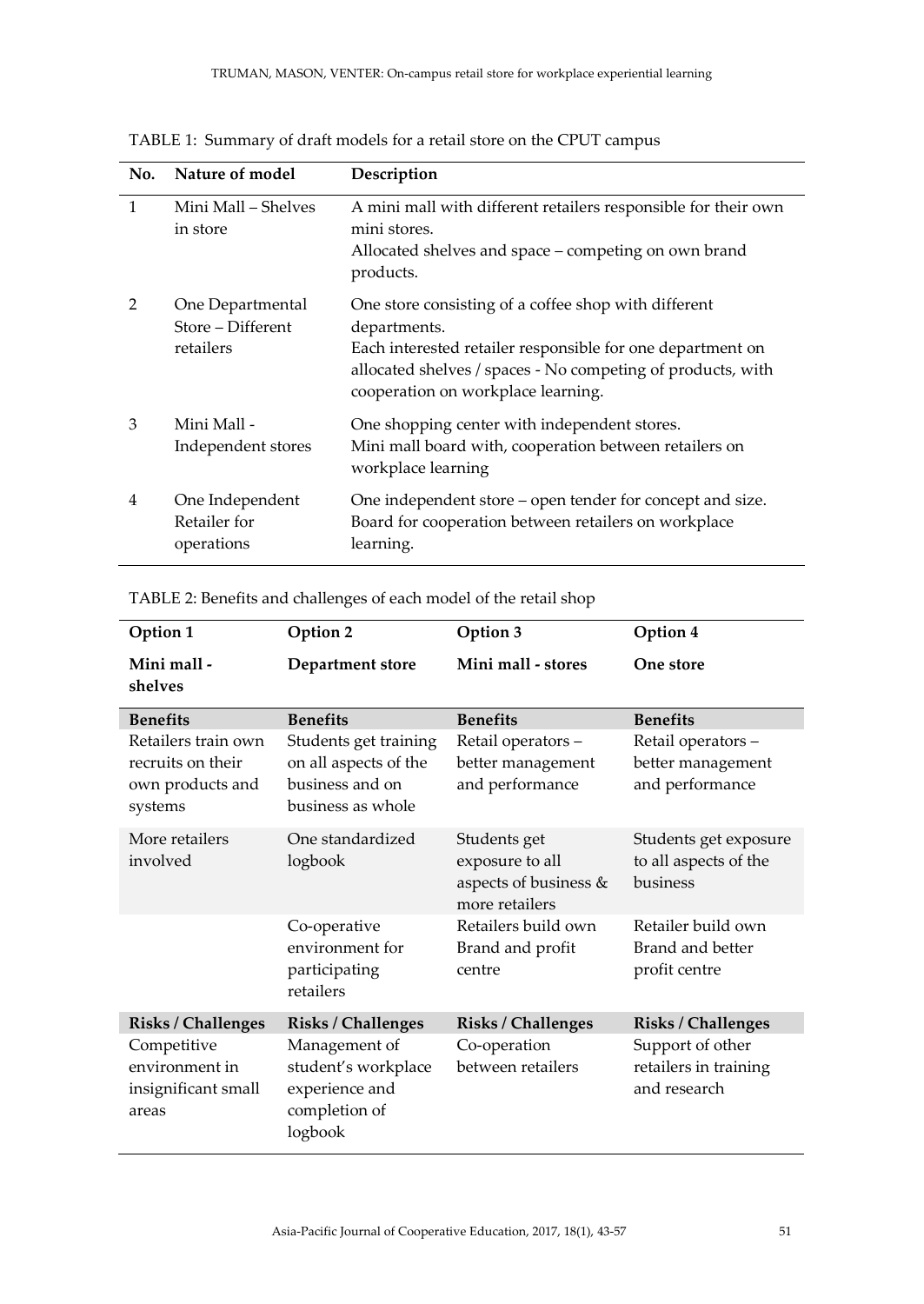Following the open coding of the data obtained from the interviews and questionnaires, and from the retail stakeholder and lecturer meetings, the findings were grouped into themes based on the research questions.

#### *Facility Designs and Structures*

All respondents preferred different models, with some choosing a specific model because they did not want any form of competition whilst, others saw competition as essential in retail training. Further, some respondents were concerned whether the store would be large enough for the students to get exposure to all aspects of learning if it was split amongst four different retailers. Because of their inability to reach consensus, it was therefore felt that the university should choose the model to be adopted. Based on the retailers' and lecturers' feedback, and the objectives of the exercise, the researchers suggest that either of draft models 3 or 4 would be most suited to the available venue, in that an independent store would be established. The interested retailer/s would run the shop in conjunction with the non-profit coffee shop (Model 3), or, if Model 4 was chosen, simply run the shop on their own. The space would then be completely retail brand neutral and non-competitive, and the emphasis would be on teaching and learning, and not on competition and achieving sales.

#### *Operations and Marketing*

It was agreed that the target market would be the ~800 staff members and 15,000 students on the CPUT Cape Town campus and that trading times would coincide with campus opening and closing times, mainly for security reasons. Although some respondents felt this was not consistent with the retailing ethos, and others worried about the potential small returns in terms of profitability, it was agreed that the goal is teaching and learning, rather than generating profits.

A variety of different products should be stocked according to the needs of the target market. This will ensure a regular turnover of products based on the suitability of the target group.

#### *Curriculum Content*

The main areas of retail activities can be split into operational, supervisory and managerial levels. For the purposes of work experience, the retail shop activities were also split between the three educational levels offered to students at the university; Operational level aimed at a student's first year of study, Supervisory level aimed at the student's second year of study and Managerial level, the third year of study. It was agreed that each student, for each level, should complete at least forty hours of work (five workdays) at the retail store. The aim here was to ensure that the ~800 students who go through the retail department each year all get some form of work exposure at the campus retail store.

A detailed logbook specifying the activities to be undertaken at the various levels was developed. It was, however, agreed that, due to the small size of the shop and other logistical problems, it would not be possible for all the WIL requirements to be achieved at the campus retail store.

#### *Finance and Responsibilities*

All respondents agreed that housekeeping and security would be the responsibility of the university, although with model 4 the retailer could take full responsibility for housekeeping and security. Respondents were, nevertheless, still concerned about theft and how this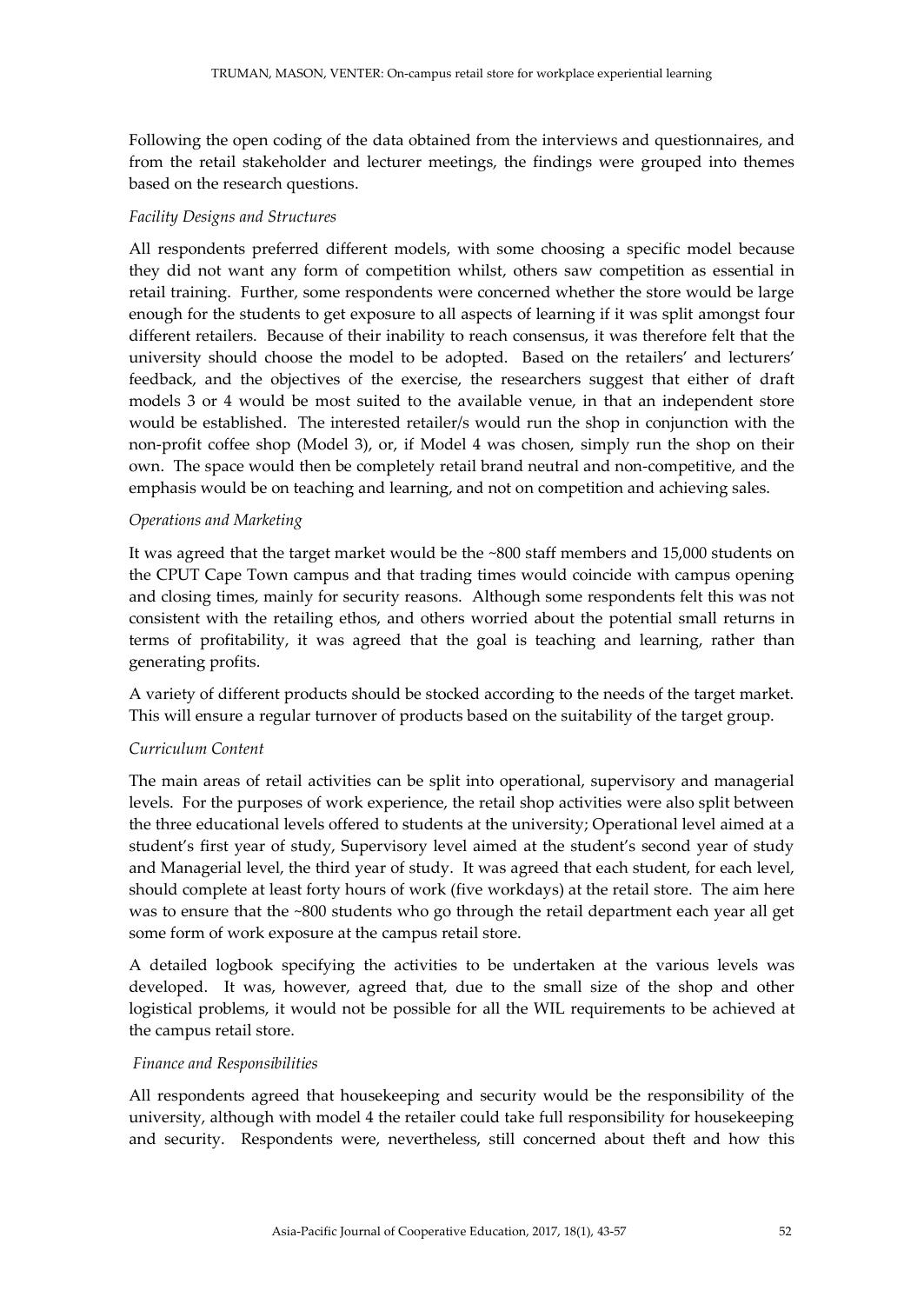would be prevented. Nearly all of the respondents recommended that one pay-point be used and that purchases be reconciled at the end of the day.

All but one retailer agreed to make an initial investment to cover start-up costs, but they felt strongly that the retail store needed to be self-sustaining after a certain period. It was accepted that the non-profit coffee shop would have the overall management of the shop, but that overall governance would be by a board that would comprise of representatives from the non-profit coffee shop, the university, students and retailers. The board would then make decisions on how to run the store so it meets the requirements of all retailers.

#### *Involvement of Stakeholders*

There was general concern about the ability of the shop to cater for the  $~800$  students studying retail, and about the quality of the students and their understanding of the mechanics of business. For these reasons, the limitations of the store in terms of size and logistics should be taken into account, and lecturers were requested to isolate the most important aspects of learning to be completed by their students in the store. This could then be focused on via the logbook, detailing the store learning components.

There was general consensus that the store manager would serve as mentor to the students and sign off their logbooks. The lecturers expressed some concern about the retail mentor's knowledge and understanding of the syllabus to ensure proper judgment of student performance, whilst the retailers argued that lecturers do not have practical workplace experience within the retail environment, hence they cannot be responsible for practical training. It was agreed that the store manager/mentor could be a retired branch manager, but with an ability to understand an academic curriculum and the work required from the student.

In order for the workplace component to have validity, it was suggested that a mandatory requirement would be that facilitators/assessors need to be sourced from the retail sector. The retailers also offered to provide lecturers, as part of their professional development, with in-house instruction on practical retail at their super stores. The importance of forming partnerships was emphasized.

### **CONCLUSIONS**

The sole purpose of the on-campus store was to promote work-integrated learning thereby combining the academic/theoretical component of the university teachings with the practical/ workplace component of the retail store. It was necessary therefore to review the findings of this study relative to the student-run stores as discussed in the literature. This was done in terms of the five themes used in the discussion of the study's findings.

With regard to *Design and Structures* it was concluded that involving retailers was necessary, but that emphasis should be on teaching and learning and not on competing and achieving sales. This is slightly different to the examples from other universities given in the literature, because of our specific focus on WIL.

Although it was concluded that *Operations and Marketing* factors should also focus more on teaching and learning, there was agreement on the target market focus and on having a range of products to meet the target market's needs. This was consistent with the examples of student stores discussed in the literature, which are strongly focused on achieving business goals.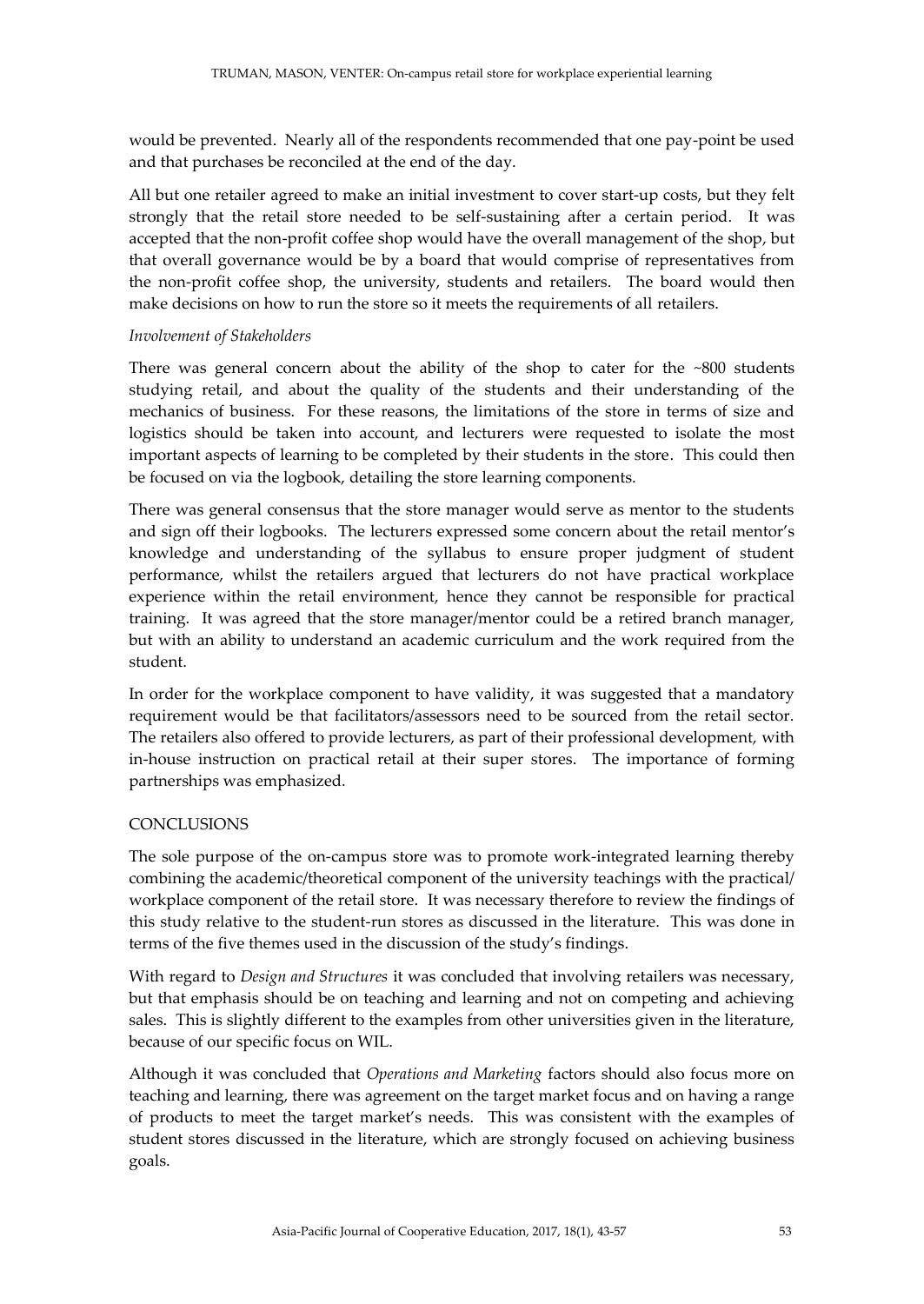The literature on student-run campus shops is not very comprehensive on *curriculum content*, probably because they are intended to give experience, but are not deeply embedded in the syllabus or closely integrated into course content as is necessary for WIL. A logbook epitomizes this integration, and this is one of the issues that makes an important contribution to the literature.

Issues related to *Finance and responsibilities* in this study were considerably different to those mentioned in the literature, because of the greater potential involvement of retailers in the on-campus store compared to the student-run stores, and maybe also because of the safety and security issues which may be greater in South Africa. What was consistent was the need for some form of governance structures, such as a board.

With regard to *Involvement of stakeholders*, support was provided in some stores by academic staff, mentors or other facilitators, but in others it appears as if students run the stores without such support. However, our research suggests considerably greater facilitator support is needed to integrate the academic learning with the practice in the store, as is required in WIL. This requires academic staff to specify what needs to be learned, retail staff to mentor the in-store activities, and retail experts to assess and moderate the learning.

Thus, one of the main contributions of this study was the development of a more formal structure for when a student-run, on-campus store is to be used as an integration of the academic and practical aspects of learning. It shows that work-integrated learning could bridge the gap between practical work experience and academia, and ensure that students at a retail store situated on an academic campus were able to gain workplace experience. However, the successful development of a model for the establishment, management and running of such a store requires buy in from retailers. Retailer participation, flexibility and enthusiasm for the project was key to ensuring that the project was a success and that WIL successfully supports the overall teaching and learning program.

With the correct model, retailer participation and other stakeholder support, the retail store on the university campus gave students the practical experience that is needed for their retail-learning program and introduces them to the work-integrated component of their learning. In addition, it also served the retail needs of students and others who wished to purchase basic food items such as snacks and treats in and around the campus area.

#### LIMITATIONS

Establishing an integrated framework that comprises workplace experience and academic theory has had much talk but no proper action in South Africa. The concept then, of establishing a retail store on an academic campus in South Africa, is relatively new. The value offered by an on-campus shop is limited to exactly what the student can learn within the confines of the store. The size of the store and simple logistics determine what can be covered. Another limitation of this study is the assumption that all stakeholders speak the same jargon. Work-integrated learning, workplace learning, simulations, practical skills component and work component are but some of the terms that have caused confusion and contributed to the varying perspectives stakeholders have. The study does not supply solutions to questions of WIL; rather it focuses only on how WIL could be implemented in a small retail store on a university campus.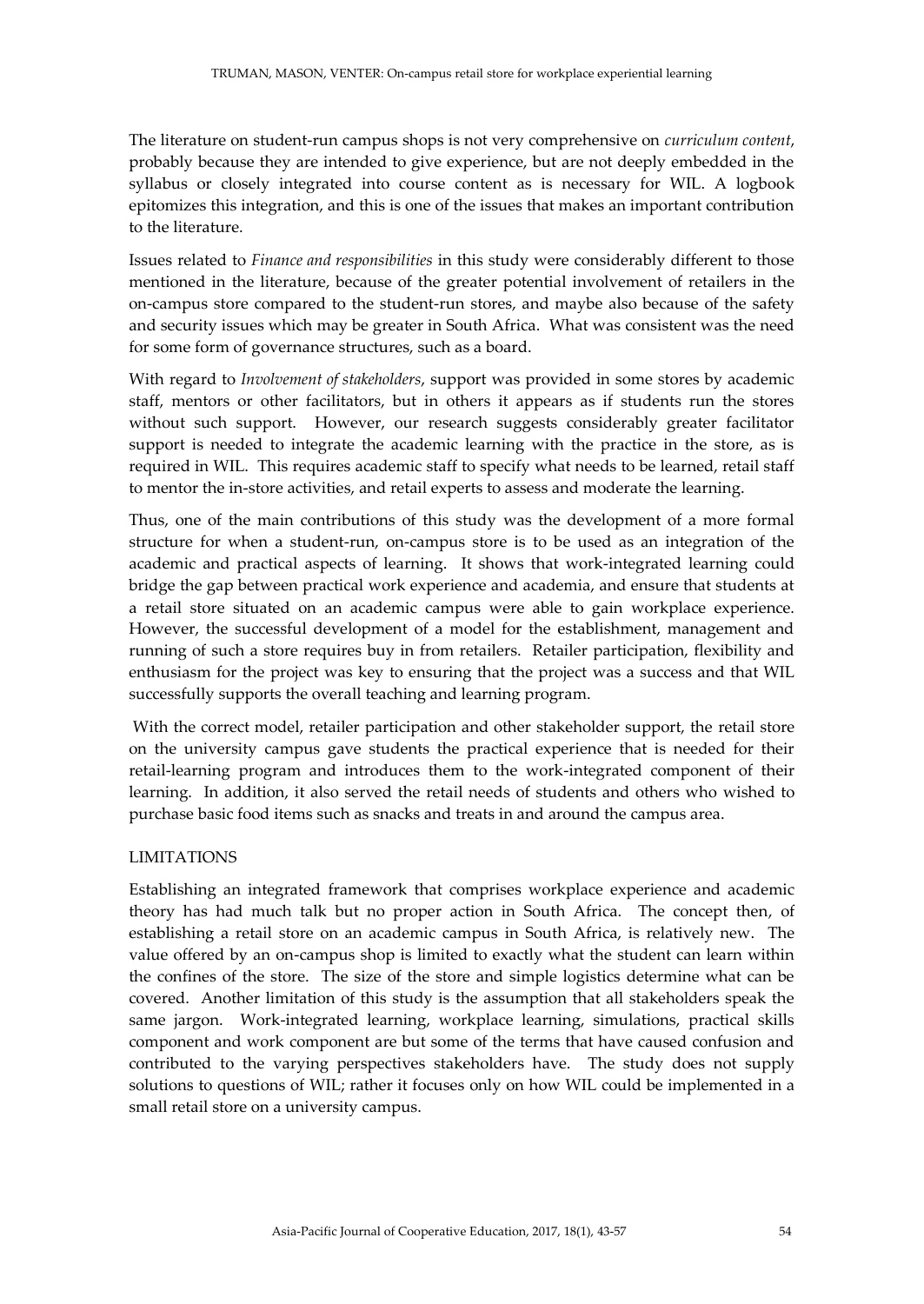#### RECOMMENDATIONS FOR FURTHER RESEARCH

As there are hardly any knowledge centres in South Africa that focus on WIL as both theory and practice, this study has added to current knowledge about WIL in South Africa. It is hoped that this model will inspire further research and serve as a WIL model at other academic institutions. The results of the study may assist higher education institutions and retailers to set up retail stores on other campuses in order to promote WIL and ensure that the education and training they deliver meets the needs of the economy. The study may stimulate further debate amongst stakeholders and encourage research in this area, especially on the importance of partnerships between industry and academia.

#### **REFERENCES**

- African Leadership Academy. (2009). *Student-run businesses launched on campus!* Retrieved from: http://www.africanleadershipacademy.org/student-run-businesses-launched-on-campus/
- Babbie, E., & Mouton, J. (2001). *The practice of social research*. Cape Town, South Africa: Oxford University Press.
- Bibby, D. (2007). *Valuing informal learning: Dressing the emperor*. Paper presented at the Researching Work and Learning Conference. Cape Town, South Africa.: UWC Press.
- Bless, C., Higson-Smith, C. & Sithole, S. L. (2013). *Fundamentals of social research methods - An African perspective*. Cape Town, South Africa: JUTA.
- Blom, R. (2013). Editorial comments. *The African Journal for Work-Based Learning* (Inaugural Edition), *1*(1), viii-x. Retrieved from: [http://sasce.net/wp-content/uploads/2015/09/2013-09-Inaugural-edition-](http://sasce.net/wp-content/uploads/2015/09/2013-09-Inaugural-edition-African-Journal-of-WBL-Final.pdf)[African-Journal-of-WBL-Final.pdf.](http://sasce.net/wp-content/uploads/2015/09/2013-09-Inaugural-edition-African-Journal-of-WBL-Final.pdf)
- Blom, R. (2014). A policy framework for work-integrated learning. *The African Journal for Work-Based Learning, 2*(1), 1-12.
- Brink, H., Van der Walt, C., & van Rensburg, G. (2007). *Fundamentals of research methodology for the healthcare professionals*. Cape Town, South Africa: Juta.
- Burgess, B. (2012). Pop-up retailing: The design, implementation, and five-year evolution of an experiential learning project. *Journal of Marketing Education*, *34*, 284-296.
- Cape Peninsula University of Technology. (2015). *Application to proceed with retail living laboratory/ workplace experience facility*. [Unpublished report].Cape Town, Sourth Africa: Author.
- Chilsa, B., & Preece, J. (2005). *Research methods for adult educators in Africa*. Cape Town, South Africa: Pearson Education.
- Coll, R., Eames, C., Paku, L., Lay, M., Hodges, D., Bhat, R., Ram, S., Ayling, D., Fleming, J., Ferkins, l., Wiersma, C., & Martin, A. (2009). An exploration of the pedagogies employed to integrate knowledge in work-integrated learning. *Journal of Cooperative Education & Internships, 43(1), 14‐ 35.* Retrieved from University of Waikato, Research Commons website: <http://researchcommons.waikato.ac.nz/>
- Council on Higher Education.(2011). *Work-integrated learning: Good practice guide.* (HE Monitor No. 12). Retrieved from:

[http://www.che.ac.za/sites/default/files/publications/Higher\\_Education\\_Monitor\\_12.pdf](http://www.che.ac.za/sites/default/files/publications/Higher_Education_Monitor_12.pdf)

Di Meglio, F. (2007). *Learning from student businesses – For some undergraduates, the first taste of running a business happens right on campus.* Retrieved from: [https://www.bloomberg.com/news/articles/2007-11-29/learning-from-student-](https://www.bloomberg.com/news/articles/2007-11-29/learning-from-student-businessesbusinessweek-business-news-stock-market-and-financial-advice)

[businessesbusinessweek-business-news-stock-market-and-financial-advice](https://www.bloomberg.com/news/articles/2007-11-29/learning-from-student-businessesbusinessweek-business-news-stock-market-and-financial-advice)

- Garraway, J. (2006). Creating productive interactions between work and the academy. *Higher Education*, *52(*3), 447-464.
- Garraway, J. (2010). Knowledge boundaries and boundary crossing in the design of work responsive university curricula. *Teaching in Higher Education*. *15*(2), 211-222.
- Government Information Bureau of the MSAR. (2015). *New student-run shops open on UM's campus*. Retrieved from: http://www.gcs.gov.mo/showNews.php?DataUcn=92085&PageLang=E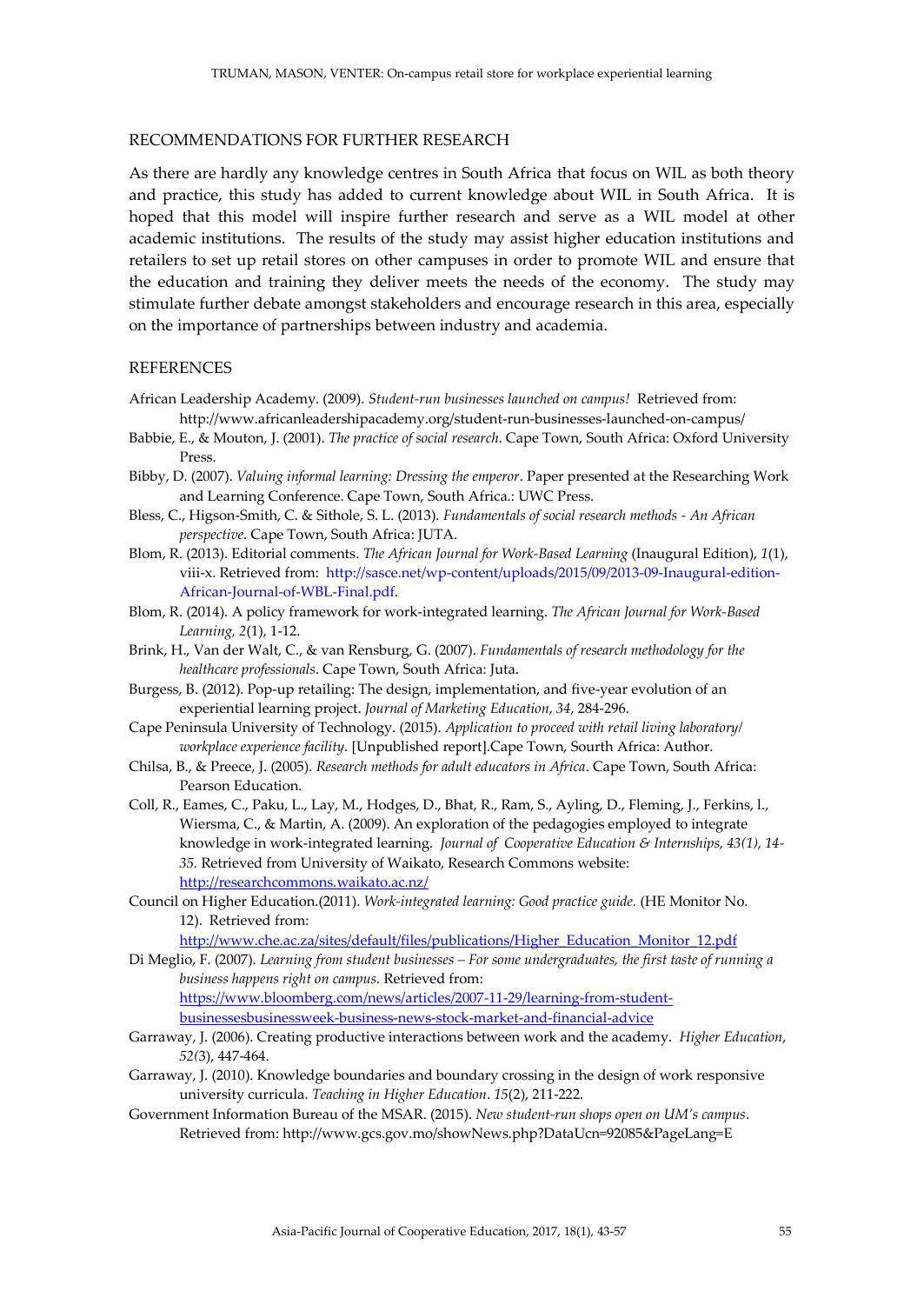- Grosjean, G. (2007, December). *Work-integrated learning: Moving towards 'Mode 2' knowledge production*. Paper presented at the 5<sup>th</sup> International Conference on Researching Work and Learning Conference. Cape Town, South Africa: UWC Press.
- Healy, G. (2009, March 18). Business wants graduates who can cope. *The Australian*. Retrieved from: [http://www.news.com.au/national/business-wants-grads-who-can-cope/story-e6frfkp9-](http://www.news.com.au/national/business-wants-grads-who-can-cope/story-e6frfkp9-1111119161793) [1111119161793.](http://www.news.com.au/national/business-wants-grads-who-can-cope/story-e6frfkp9-1111119161793)
- Janesick, V. J. (2003). The choreography of qualitative research design: Minuets, improvisations, and crystallization. In N. K. Denzin, & Y. S. Lincoln, (2003). *Strategies of qualitative inquiry* (2nd ed). London, UK: Sage.
- Lovely Professional University. (n.d.). *Student live projects*. Retrieved from: <http://www.lpu.in/academics/live-projects.php>
- Martin, A., & Hughes, H. (2009). *How to make the most of work-integrated learning: A guide for students, lecturers and supervisors.* Retrieved from: [http://www.waceinc.org/papers/How%20To%20Make%20The%20Most%20of%20Work%20Integ](http://www.waceinc.org/papers/How%20To%20Make%20The%20Most%20of%20Work%20Integrated%20Learning.pdf) [rated%20Learning.pdf.](http://www.waceinc.org/papers/How%20To%20Make%20The%20Most%20of%20Work%20Integrated%20Learning.pdf)
- Martin, A., Rees, M., & Edwards, E. (2011). *Work-integrated learning - A template for good practice: Supervisors reflections.* Retrieved from[: https://akoaotearoa.ac.nz/download/ng/file/group-](https://akoaotearoa.ac.nz/download/ng/file/group-6/work-integrated-learning---a-template-for-good-practice---supervisors-reflections.pdf)[6/work-integrated-learning---a-template-for-good-practice---supervisors-reflections.pdf.](https://akoaotearoa.ac.nz/download/ng/file/group-6/work-integrated-learning---a-template-for-good-practice---supervisors-reflections.pdf)
- Miller, P. (2008). Objectivity. In L. Given (Ed.), *The Sage encyclopedia of qualitative research methods*. Thousand Oaks, CA: Sage.
- Moletsane, A., & Moloi, K.C. (2015). Application of academic learning. *The African Journal for Work-Based Learning*, *3*(1), 1- 21.
- Nofemela, F. (2015). The relevance and significance of critical thinking and problem solving skills to the Chemical industry: Opinions of employers of chemistry graduates in the Western Cape. *The African Journal for Work-Based Learning, 3*(1), 92-102.
- Patrick, C-j., Peach, D & Pocknee, C. (2009). *The WIL report: Work integrated learning - A national scoping study*. Retrieved from[: http://eprints.qut.edu.au/44065/1/WIL-Report-grants-project-jan09.pdf.](http://eprints.qut.edu.au/44065/1/WIL-Report-grants-project-jan09.pdf)
- Pop, C., & Barkhuizen, N. (2013). Exploring the effectiveness of a work-integrated learning programme in contributing towards the employability of graduates: the graduate interns' perspective. *The African Journal for Work-Based Learning*, *1*(1), 28-38.
- Republic of South Africa, (2011). *National development plan 2030: Our future - make it work*. Retrieved from: <http://www.gov.za/documents/national-development-plan-2030-our-future-make-it-work>
- Republic of South Africa, (2013). *White paper for post- school education and training: Building an expanded, effective and integrated post-school system*. Retrieved from [http://www.dhet.gov.za/SiteAssets/Latest%20News/White%20paper%20for%20post](http://www.dhet.gov.za/SiteAssets/Latest%20News/White%20paper%20for%20post-school%20education%20and%20training.pdf)[school%20education%20and%20training.pdf](http://www.dhet.gov.za/SiteAssets/Latest%20News/White%20paper%20for%20post-school%20education%20and%20training.pdf)
- Republic of South Africa, Department of Higher Education and Training (2011). *National skills development strategy 111*. Retrieved from [http://www.nationalskillsauthority.org.za/wp](http://www.nationalskillsauthority.org.za/wp-content/uploads/2015/11/NSDSIII.pdf)[content/uploads/2015/11/NSDSIII.pdf](http://www.nationalskillsauthority.org.za/wp-content/uploads/2015/11/NSDSIII.pdf)
- Rochford, K. (2007). *Mode 3 knowledge systems and life place learning experiences*. Paper presented at the Researching Work and Learning Conference. Cape Town, South Africa: UWC Press.
- SA Board for People Practices. (2016). *The Learning & Development Landscape in SA.* (*Fact Sheet 2016/09*.) Retrieved from:<http://sabpp.co.za/wp-content/uploads/2016/12/fact-sheet-october-2016-fina.pdf>
- Sattler, P., & Peters, J. (2013). *Work-integrated learning in Ontario's postsecondary sector: The experience of Ontario Graduates.*Toronto, Canada: Higher Education Quality Council of Ontario. Retrieved from:

[http://www.heqco.ca/SiteCollectionDocuments/WIL\\_Experience\\_ON\\_Graduates\\_ENG.pdf.](http://www.heqco.ca/SiteCollectionDocuments/WIL_Experience_ON_Graduates_ENG.pdf)

- Seethamraju, R. (2012, July). *Work-integrated learning (WIL) through a field project A study of design, delivery and challenges*. Paper presented at the Pacific Asia Conference on Information Systems, Sydney, Australia. Retrieved from[: http://www.pacis-net.org/file/2012/1486.pdf](http://www.pacis-net.org/file/2012/1486.pdf)
- Spencer, B. (2007, December). *The primordial link: HRM and workplace learning.* Paper presented at the Researching Work and Learning Conference, Cape Town, South Africa: UWC Press.
- Struwig, F.W., & Stead, G.B. (2010). *Planning, designing and reporting research*. Cape Town, South Africa: Pearson Education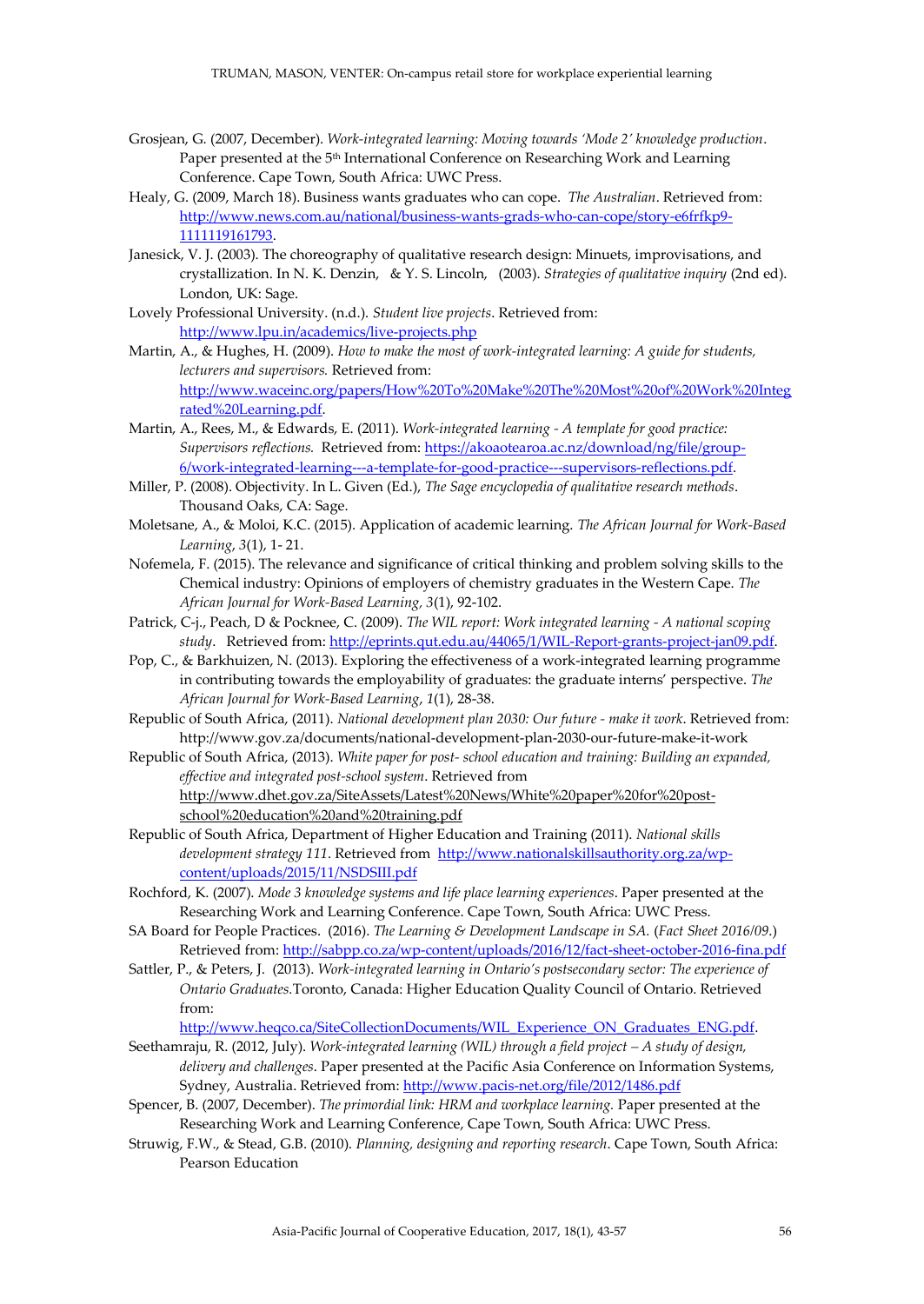- Taylor, S., & Govender, C. (2013). Education and training for the workplace: workplace-readiness skills. *The African Journal for Work-Based Learning*, *1*(1), 14-22.
- University of Auckland. (n.d.). *Student business initiatives.* Retrieved from: [https://www.auckland.ac.nz/en/for/business-employers-and-community/be-student-business](https://www.auckland.ac.nz/en/for/business-employers-and-community/be-student-business-initiatives.html)[initiatives.html](https://www.auckland.ac.nz/en/for/business-employers-and-community/be-student-business-initiatives.html)
- Wessels, M. (2014). Cooperative education at the Tshwane University of Technology: A new direction for work-integrated learning and employability. *The African Journal for Work-Based Learning*, *2*(2), 1- 15.
- World Economic Forum. (2013). *The Global Competitiveness Index 2013-2014*. Retrieved from: [http://www3.weforum.org/docs/WEF\\_GlobalCompetitivenessReport\\_2013-14.pdf](http://www3.weforum.org/docs/WEF_GlobalCompetitivenessReport_2013-14.pdf%20on%20November%2010)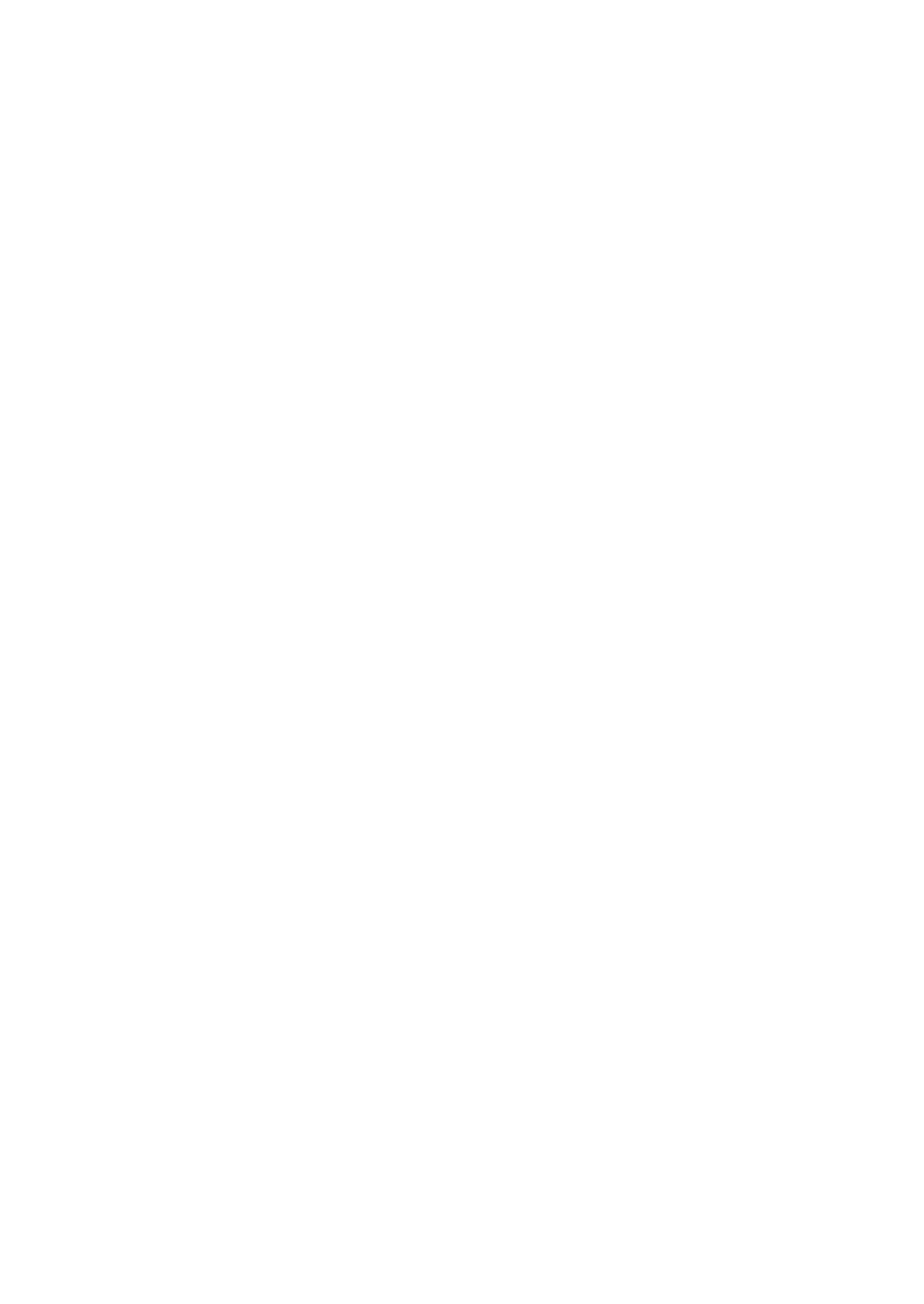#### **About the Journal**

The Asia-Pacific Journal of Cooperative Education publishes peer-reviewed original research, topical issues, and best practice articles from throughout the world dealing with Cooperative Education (Co-op) and Work-Integrated Learning/Education (WIL).

In this Journal, Co-op/WIL is defined as an educational approach that uses relevant work-based projects that form an integrated and assessed part of an academic program of study (e.g., work placements, internships, practicum). These programs should have clear linkages with, or add to, the knowledge and skill base of the academic program. These programs can be described by a variety of names, such as cooperative and work-integrated education, work-based learning, workplace learning, professional training, industry-based learning, engaged industry learning, career and technical education, internships, experiential education, experiential learning, vocational education and training, fieldwork education, and service learning.

The Journal's main aim is to allow specialists working in these areas to disseminate their findings and share their knowledge for the benefit of institutions, co-op/WIL practitioners, and researchers. The Journal desires to encourage quality research and explorative critical discussion that will lead to the advancement of effective practices, development of further understanding of co-op/WIL, and promote further research.

#### **Submitting Manuscripts**

Before submitting a manuscript, please unsure that the 'instructions for authors' has been followed ([www.apjce.org/instructions](http://www.apjce.org/instructions-for-authors)[for-authors\)](http://www.apjce.org/instructions-for-authors). All manuscripts are to be submitted for blind review directly to the Editor-in-Chief [\(editor@apjce.org\)](mailto:editor@apjce.org) by way of email attachment. All submissions of manuscripts must be in Microsoft Word format, with manuscript word counts between 3,000 and 5,000 words (excluding abstract, references, and tables).

All manuscripts, if deemed relevant to the Journal's audience, will be double-blind reviewed by two or more reviewers. Manuscripts submitted to the Journal with authors names included with have the authors' names removed by the Editor-in-Chief before being reviewed to ensure anonymity.

Typically, authors receive the reviewers' comments about 1.5 months after the submission of the manuscript. The Journal uses a constructive process for review and preparation of the manuscript, and encourages its reviewers to give supportive and extensive feedback on the requirements for improving the manuscript as well as guidance on how to make the amendments.

If the manuscript is deemed acceptable for publication, and reviewers' comments have been satisfactorily addressed, the manuscript is prepared for publication by the Copy Editor. The Copy Editor may correspond with the authors to check details, if required. Final publication is by discretion of the Editor-in-Chief. Final published form of the manuscript is via the Journal website [\(www.apjce.org\)](http://www.apjce.org/), authors will be notified and sent a PDF copy of the final manuscript. There is no charge for publishing in APJCE and the Journal allows free open access for its readers.

#### **Types of Manuscripts Sought by the Journal**

Types of manuscripts the Journal accepts are primarily of two forms; *research reports* describing research into aspects of Cooperative Education and Work Integrated Learning/Education, and *topical discussion* articles that review relevant literature and give critical explorative discussion around a topical issue.

The Journal does also accept *best practice* papers but only if it present a unique or innovative practice of a Co-op/WIL program that is likely to be of interest to the broader Co-op/WIL community. The Journal also accepts a limited number of *Book Reviews* of relevant and recently published books.

*Research reports* should contain; an introduction that describes relevant literature and sets the context of the inquiry, a description and justification for the methodology employed, a description of the research findings-tabulated as appropriate, a discussion of the importance of the findings including their significance for practitioners, and a conclusion preferably incorporating suggestions for further research.

*Topical discussion* articles should contain a clear statement of the topic or issue under discussion, reference to relevant literature, critical discussion of the importance of the issues, and implications for other researchers and practitioners.